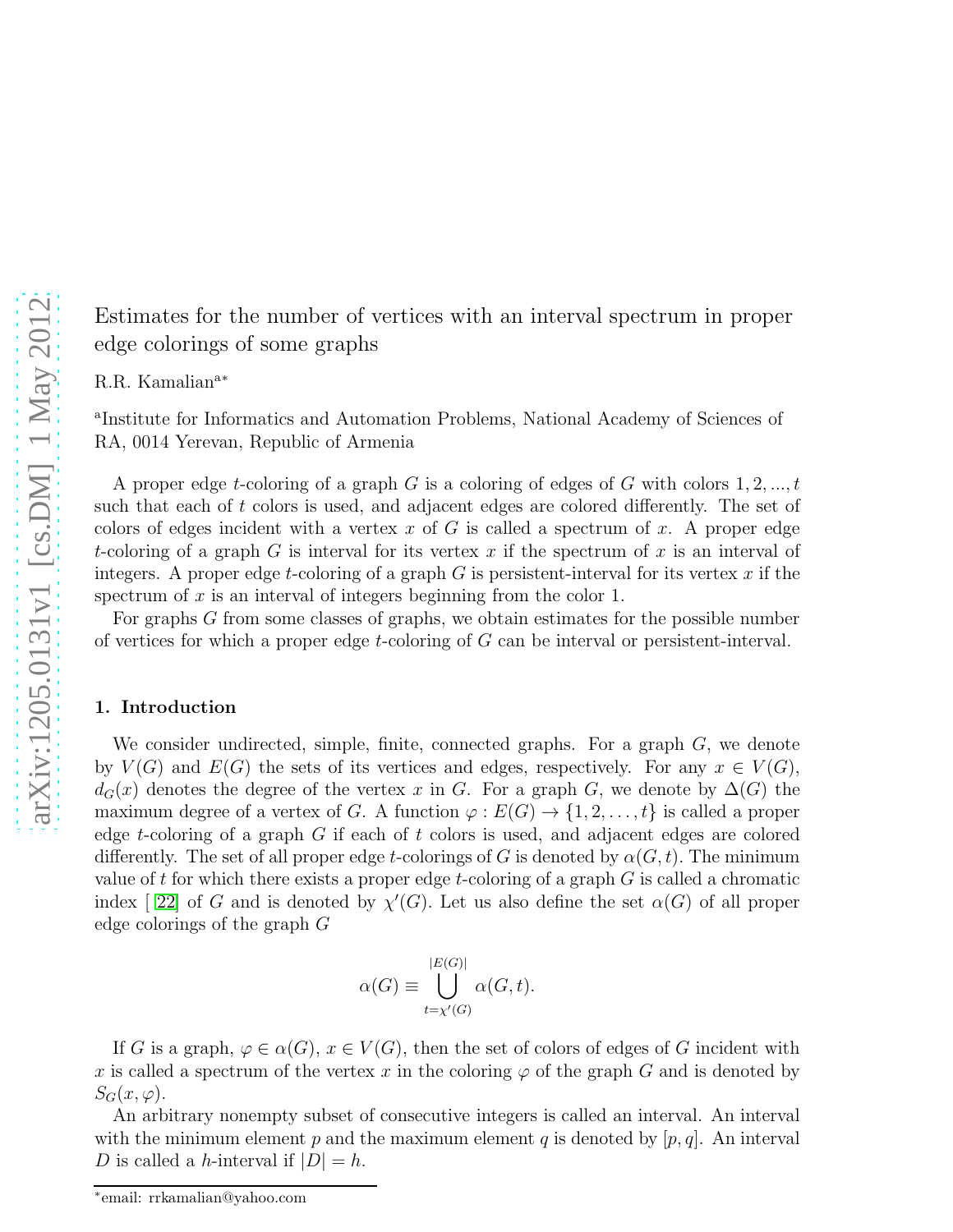For any real number  $\xi$ , we denote by  $|\xi|$  ( $[\xi]$ ) the maximum (minimum) integer which is less (greater) than or equal to  $\xi$ .

If G is a graph,  $\varphi \in \alpha(G)$ , and  $x \in V(G)$ , then we say that  $\varphi$  is interval (persistentinterval) for x if  $S_G(x,\varphi)$  is a  $d_G(x)$ -interval (a  $d_G(x)$ -interval with 1 as its minimum element). For an arbitrary graph G and any  $\varphi \in \alpha(G)$ , we denote by  $f_{G,i}(\varphi)(f_{G,ni}(\varphi))$  the number of vertices of the graph G for which  $\varphi$  is interval (persistent-interval). For any graph G, let us  $\lceil 17 \rceil$  set

$$
\eta_i(G) \equiv \max_{\varphi \in \alpha(G)} f_{G,i}(\varphi), \quad \eta_{pi}(G) \equiv \max_{\varphi \in \alpha(G)} f_{G,pi}(\varphi).
$$

A bipartite graph G with bipartition  $(X, Y)$  is called  $(a, b)$ -biregular, if  $d_G(x) = a$  for any vertex  $x \in X$ , and  $d_G(y) = b$  for any vertex  $y \in Y$ .

The terms and concepts that we do not define can be found in[ [23\]](#page-9-1).

It is clear that if for any graph  $G \eta_{pi}(G) = |V(G)|$ , then  $\chi'(G) = \Delta(G)$ . For a regular graph G, these two conditions are equivalent:  $\eta_{pi}(G) = |V(G)|$  iff  $\chi'(G) = \Delta(G)$ . It is known[15, [19\]](#page-8-2) that for a regular graph G, the problem of deciding whether  $\chi'(G) = \Delta(G)$ or not is  $NP$ -complete. It means that for a regular graph  $G$ , the problem of deciding whether  $\eta_{pi}(G) = |V(G)|$  or not is also NP-complete. For any tree G, some necessary and sufficient condition for  $\eta_{pi}(G) = |V(G)|$  was obtained in [8]. In this paper, for an arbitrary regular graph G, we obtain a lower bound for the parameter  $\eta_{pi}(G)$ .

If G is a graph,  $R_0 \subseteq V(G)$ , and the coloring  $\varphi \in \alpha(G)$  is interval (persistent-interval) for any  $x \in R_0$ , then we say that  $\varphi$  is interval (persistent-interval) on  $R_0$ .

 $\varphi \in \alpha(G)$  is called an interval coloring of a graph G if  $\varphi$  is interval on  $V(G)$ .

We define the set  $\mathfrak{N}$  as the set of all graphs for which there is an interval coloring. Clearly, for any graph  $G, G \in \mathfrak{N}$  if and only if  $\eta_i(G) = |V(G)|$ .

Thenotion of an interval coloring was introduced in  $\lceil 6 \rceil$ . In  $\lceil 6, 16, 7 \rceil$  $\lceil 6, 16, 7 \rceil$  $\lceil 6, 16, 7 \rceil$  $\lceil 6, 16, 7 \rceil$  it is shown that if  $G \in \mathfrak{N}$ , then  $\chi'(G) = \Delta(G)$ . For a regular graph G, these two conditions are equivalent:  $G \in \mathfrak{N}$  iff  $\chi'(G) = \Delta(G)$  [6, [16,](#page-8-5) [7\]](#page-8-6). Consequently, for a regular graph G, four conditions are equivalent:  $G \in \mathfrak{N}, \chi'(G) = \Delta(G), \eta_i(G) = |V(G)|, \eta_{pi}(G) = |V(G)|$ . It means that for any regular graph  $G$ ,

1. the problem of deciding whether or not  $G$  has an interval coloring is  $NP$ -complete,

2. the problem of deciding whether  $\eta_i(G) = |V(G)|$  or not is NP-complete.

In this paper, for an arbitrary regular graph  $G$ , we obtain a lower bound for the parameter  $\eta_i(G)$ .

We also obtain some results for bipartite graphs. The complexity of the problem of existence of an interval coloring for bipartite graphs is investigated in  $\lceil 3, 9, 21 \rceil$  $\lceil 3, 9, 21 \rceil$  $\lceil 3, 9, 21 \rceil$  $\lceil 3, 9, 21 \rceil$ . In [16\]](#page-8-5) it is shown that for a bipartite graph G with bipartition  $(X, Y)$  and  $\Delta(G) = 3$  the problem of existence of a proper edge 3-coloring which is persistent-interval on  $X \cup Y$  (or even only on  $Y | 6, 16$  $Y | 6, 16$  $Y | 6, 16$ ) is NP-complete.

Suppose that G is an arbitrary bipartite graph with bipartition  $(X, Y)$ . Then  $\eta_i(G)$  $\max\{|X|, |Y|\}.$ 

Suppose that G is a bipartite graph with bipartition  $(X, Y)$  for which there exists a coloring  $\varphi \in \alpha(G)$  persistent-interval on Y. Then  $\eta_{pi}(G) \geq 1 + |Y|$ .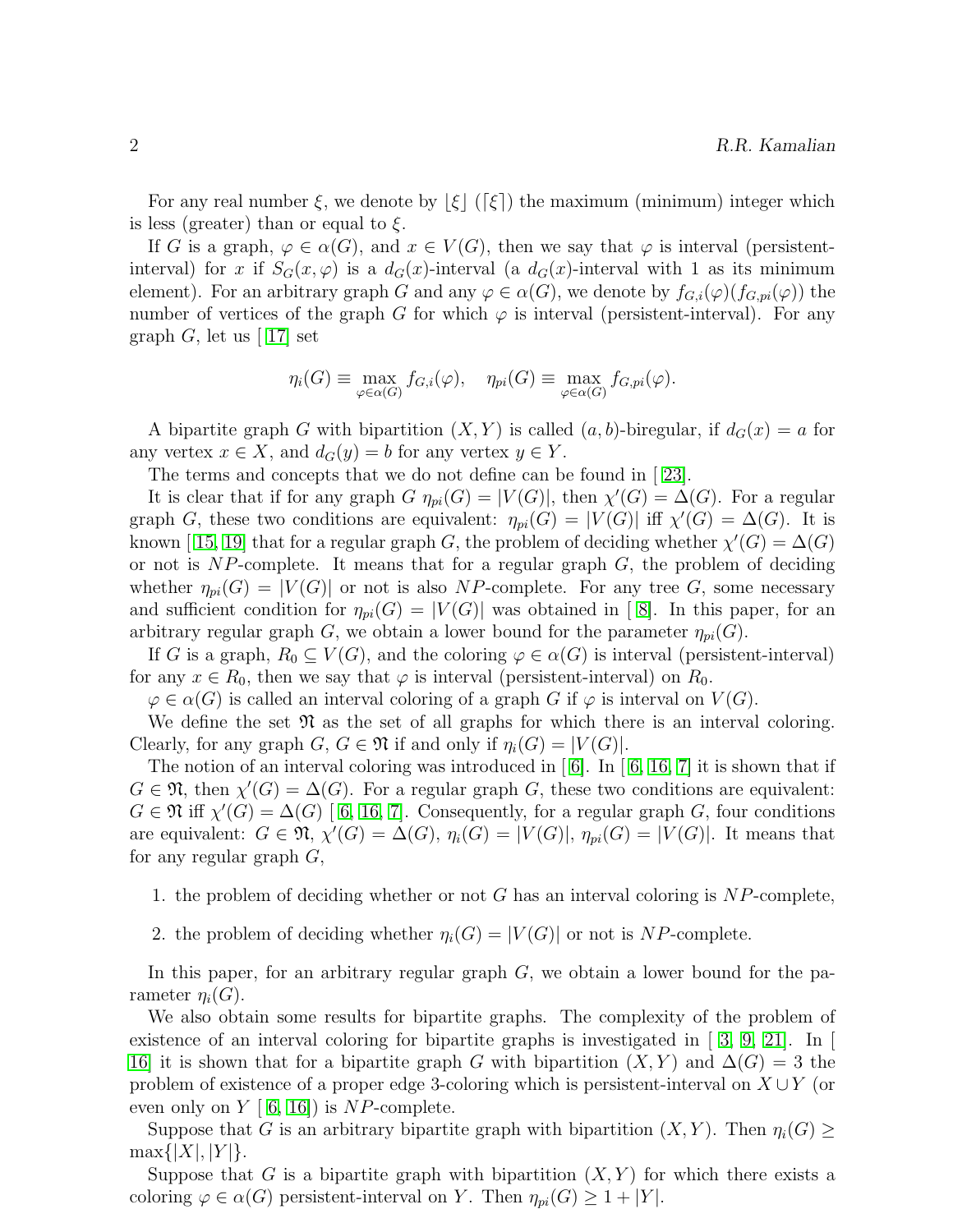Someattention is devoted to  $(a, b)$ -biregular bipartite graphs [4, [14,](#page-8-10) [13,](#page-8-11) [18\]](#page-8-12) in the case  $b = a + 1.$ 

We show that if G is a  $(k-1, k)$ -biregular bipartite graph,  $k \geq 4$ , then

$$
\eta_i(G) \ge \frac{k-1}{2k-1} \cdot |V(G)| + \left\lceil \frac{k}{\left\lceil \frac{k}{2} \right\rceil \cdot (2k-1)} \cdot |V(G)| \right\rceil.
$$

We show that if G is a  $(k-1, k)$ -biregular bipartite graph,  $k \geq 3$ , then

$$
\eta_{pi}(G) \ge \frac{k}{2k-1} \cdot |V(G)|.
$$

### 2. Results

**Theorem 1** [ [17\]](#page-8-0) If G is a regular graph with  $\chi'(G) = 1 + \Delta(G)$ , then

$$
\eta_{pi}(G) \ge \left\lceil \frac{|V(G)|}{1 + \Delta(G)} \right\rceil.
$$

**Proof.** Suppose that  $\beta \in \alpha(G, 1 + \Delta(G))$ . For any  $j \in [1, 1 + \Delta(G)]$ , define

$$
V_{G,\beta,j} \equiv \{ x \in V(G)/j \not\in S_G(x,\beta) \}.
$$

For arbitrary integers  $j', j'',$  where  $1 \leq j' < j'' \leq 1 + \Delta(G)$ , we have

$$
V_{G,\beta,j'} \cap V_{G,\beta,j''} = \emptyset
$$

and

$$
\bigcup_{j=1}^{1+\Delta(G)} V_{G,\beta,j} = V(G).
$$

Hence, there exists  $j_0 \in [1, 1 + \Delta(G)]$  for which

$$
|V_{G,\beta,j_0}| \ge \left\lceil \frac{|V(G)|}{1 + \Delta(G)} \right\rceil.
$$

Set  $R_0 \equiv V_{G,\beta,j_0}$ .

**Case 1**  $1j_0 = 1 + \Delta(G)$ .

Clearly,  $\beta$  is persistent-interval on  $R_0$ .

*Case 2 2*  $j_0 \in [1, \Delta(G)]$ . Define a function  $\varphi : E(G) \to [1, 1 + \Delta(G)]$ . For any  $e \in E(G)$ , set:

$$
\varphi(e) \equiv \begin{cases} \beta(e), & \text{if } \beta(e) \notin \{j_0, 1 + \Delta(G)\} \\ j_0, & \text{if } \beta(e) = 1 + \Delta(G) \\ 1 + \Delta(G), & \text{if } \beta(e) = j_0. \end{cases}
$$

It is not difficult to see that  $\varphi \in \alpha(G, 1 + \Delta(G))$  and  $\varphi$  is persistent-interval on  $R_0$ .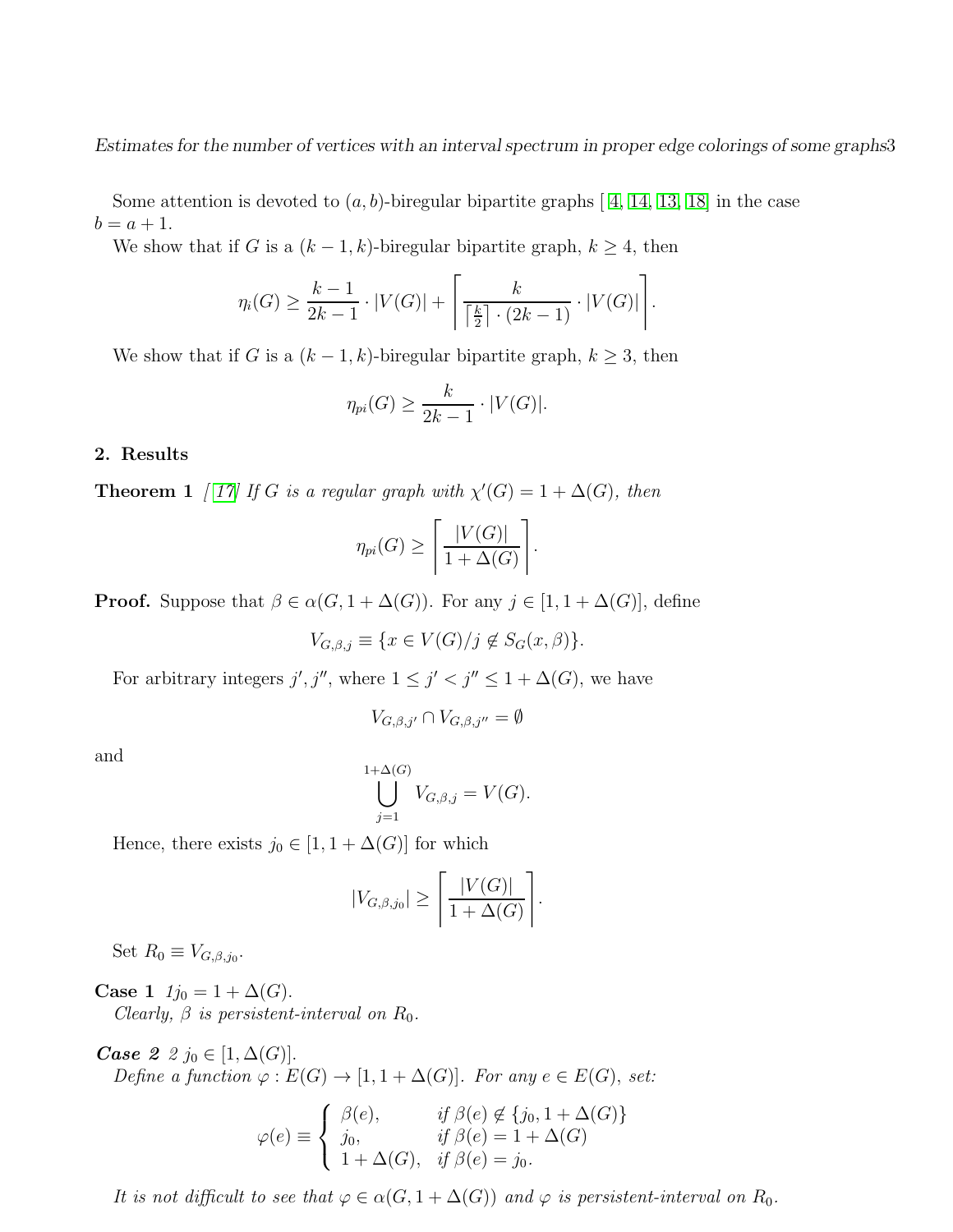**Corollary 1** [ [17\]](#page-8-0) If G is a cubic graph, then there exists a coloring from  $\alpha(G, \chi'(G))$ which is persistent-interval for at least  $\sqrt{\frac{|V(G)|}{4}}$  $\frac{|G|}{4}$  vertices of G.

**Theorem 2** [ [17\]](#page-8-0) If G is a regular graph with  $\chi'(G) = 1 + \Delta(G)$ , then

$$
\eta_i(G) \ge \left\lceil \frac{|V(G)|}{\left\lceil \frac{1+\Delta(G)}{2} \right\rceil} \right\rceil.
$$

**Proof.** Suppose that  $\beta \in \alpha(G, 1 + \Delta(G))$ . For any  $j \in [1, 1 + \Delta(G)]$ , define

$$
V_{G,\beta,j} \equiv \{ x \in V(G)/j \notin S_G(x,\beta) \}.
$$

For arbitrary integers  $j', j'',$  where  $1 \leq j' < j'' \leq 1 + \Delta(G)$ , we have

$$
V_{G,\beta,j'} \cap V_{G,\beta,j''} = \emptyset
$$

and

$$
\bigcup_{j=1}^{1+\Delta(G)} V_{G,\beta,j} = V(G).
$$

For any  $i \in [1, \lceil \frac{1+\Delta(G)}{2} \rceil]$ , let us define the subset  $V(G, \beta, i)$  of the set  $V(G)$  as follows:

$$
V(G,\beta,i) \equiv \begin{cases} V_{G,\beta,2i-1} \cup V_{G,\beta,2i}, & \text{if } \Delta(G) \text{ is odd and } i \in [1, \frac{1+\Delta(G)}{2}]; \\ & \text{or } \Delta(G) \text{ is even and } i \in [1, \frac{\Delta(G)}{2}]; \\ V_{G,\beta,1+\Delta(G)}, & \text{if } \Delta(G) \text{ is even and } i = 1 + \frac{\Delta(G)}{2}.\end{cases}
$$

For arbitrary integers  $i', i''$ , where  $1 \leq i' < i'' \leq \left\lceil \frac{1+\Delta(G)}{2} \right\rceil$ , we have

 $\sqrt{ }$ 

$$
V(G, \beta, i') \cap V(G, \beta, i'') = \emptyset
$$

and

$$
\bigcup_{i=1}^{\frac{1+\Delta(G)}{2}} V(G,\beta,i) = V(G).
$$

Hence, there exists  $i_0 \in \left[1, \left\lceil \frac{1+\Delta(G)}{2} \right\rceil \right]$  for which

$$
|V(G, \beta, i_0)| \ge \left\lceil \frac{|V(G)|}{\left\lceil \frac{1+\Delta(G)}{2} \right\rceil} \right\rceil.
$$

Set  $R_0 \equiv V(G, \beta, i_0)$ .

**Case 3** 1  $i_0 = \left[\frac{1+\Delta(G)}{2}\right]$ .

**Case 4** 1.a  $\Delta(G)$  is even. Clearly,  $\beta$  is interval on  $R_0$ .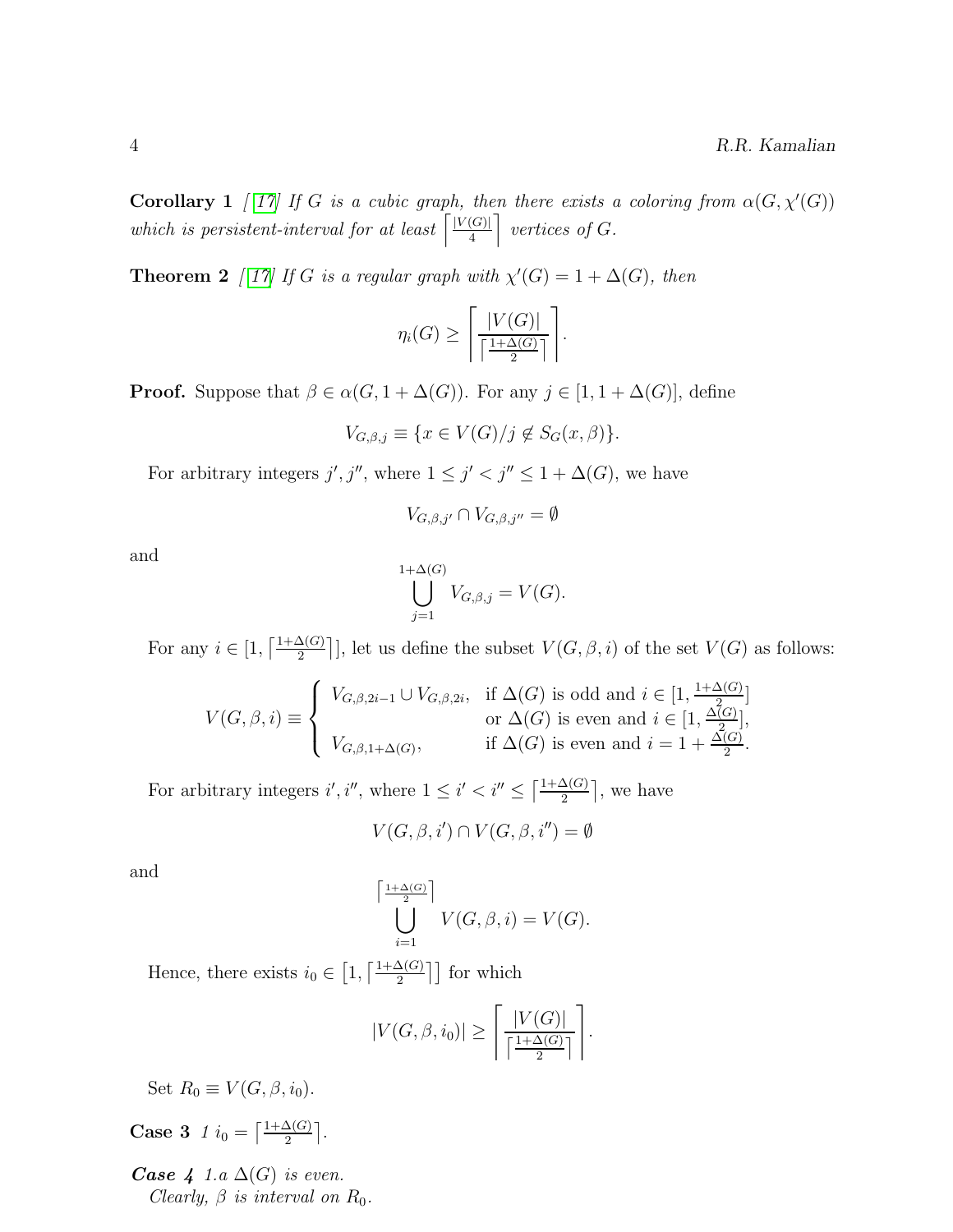**Case 5** 1.b  $\Delta(G)$  is odd.

Define a function  $\varphi : E(G) \to [1, 1 + \Delta(G)]$ . For any  $e \in E(G)$ , set:

$$
\varphi(e) \equiv \begin{cases} (\beta(e) + 1)(\text{mod}(1 + \Delta(G))), & \text{if } \beta(e) \neq \Delta(G), \\ 1 + \Delta(G), & \text{if } \beta(e) = \Delta(G). \end{cases}
$$

It is not difficult to see that  $\varphi \in \alpha(G, 1 + \Delta(G))$  and  $\varphi$  is interval on  $R_0$ .

*Case 6* 2 1  $\leq i_0 \leq \left\lceil \frac{\Delta(G)-1}{2} \right\rceil$ . Define a function  $\varphi : E(G) \to [1, 1 + \Delta(G)]$ . For any  $e \in E(G)$ , set:

$$
\varphi(e) \equiv \begin{cases} (\beta(e) + 2 + \Delta(G) - 2i_0)(\text{mod}(1 + \Delta(G))), & \text{if } \beta(e) \neq 2i_0 - 1, \\ 1 + \Delta(G), & \text{if } \beta(e) = 2i_0 - 1. \end{cases}
$$

It is not difficult to see that  $\varphi \in \alpha(G, 1 + \Delta(G))$  and  $\varphi$  is interval on  $R_0$ .

**Corollary 2** [ [17\]](#page-8-0) If G is a cubic graph, then there exists a coloring from  $\alpha(G, \chi'(G))$ which is interval for at least  $\frac{|V(G)|}{2}$  vertices of G.

**Theorem 3** [ [6,](#page-8-4) [16,](#page-8-5) [7\]](#page-8-6) Let G be a bipartite graph with bipartition  $(X, Y)$ . Then there exists a coloring  $\varphi \in \alpha(G, |E(G)|)$  which is interval on X.

**Corollary 3** Let G be a bipartite graph with bipartition  $(X, Y)$ . Then  $\eta_i(G) \ge \max\{|X|, |Y|\}$ .

**Theorem 4** [ [1,](#page-8-13) [6,](#page-8-4) [7\]](#page-8-6) Let G be a bipartite graph with bipartition  $(X, Y)$  where  $d_G(x) \leq$  $d_G(y)$  for each edge  $(x, y) \in E(G)$  with  $x \in X$  and  $y \in Y$ . Then there exists a coloring  $\varphi_0 \in \alpha(G, \Delta(G))$  which is persistent-interval on Y.

**Theorem 5** Suppose G is a bipartite graph with bipartition  $(X, Y)$ , and there exists a coloring  $\varphi_0 \in \alpha(G, \Delta(G))$  which is persistent-interval on Y. Then, for an arbitrary vertex  $x_0 \in X$ , there exists  $\psi \in \alpha(G, \Delta(G))$  which is persistent-interval on  $\{x_0\} \cup Y$ .

**Proof.** Case 7 1  $S_G(x_0, \varphi_0) = [1, d_G(x_0)]$ . In this case  $\psi$  is  $\varphi_0$ .

**Case 8** 2  $S_G(x_0, \varphi_0) \neq [1, d_G(x_0)].$ 

Clearly,  $[1, d_G(x_0)]\backslash S_G(x_0, \varphi_0) \neq \emptyset$ ,  $S_G(x_0, \varphi_0)\backslash [1, d_G(x_0)] \neq \emptyset$ . Since  $|S_G(x_0, \varphi_0)| =$  $|[1, d_G(x_0)]| = d_G(x_0)$ , there exists  $\nu_0 \in [1, d_G(x_0)]$  satisfying the condition  $|[1, d_G(x_0)] \setminus S_G(x_0, \varphi_0)] =$  $|S_G(x_0, \varphi_0)\rangle[1, d_G(x_0)]| = \nu_0.$ 

Now let us construct the sequence  $\Theta_0, \Theta_1, \ldots, \Theta_{\nu_0}$  of proper edge  $\Delta(G)$ -colorings of the graph G, where for any  $i \in [0, \nu_0]$ ,  $\Theta_i$  is persistent-interval on Y.

Set  $\Theta_0 \equiv \varphi_0$ .

Suppose that for some  $k \in [0, \nu_0 - 1]$ , the subsequence  $\Theta_0, \Theta_1, \ldots, \Theta_k$  is already constructed.

Let

 $t_k \equiv \max(S_G(x_0, \Theta_k) \setminus [1, d_G(x_0)]),$  $s_k \equiv \min([1, d_G(x_0)] \backslash S_G(x_0, \Theta_k)).$ 

Clearly,  $t_k > s_k$ . Consider the path  $P(k)$  in the graph G of maximum length with the initial vertex  $x_0$  whose edges are alternatively colored by the colors  $t_k$  and  $s_k$ . Let  $\Theta_{k+1}$  is obtained from  $\Theta_k$  by interchanging the two colors  $t_k$  and  $s_k$  along  $P(k)$ .

It is not difficult to see that  $\Theta_{\nu_0}$  is persistent-interval on  $\{x_0\} \cup Y$ . Set  $\psi \equiv \Theta_{\nu_0}$ .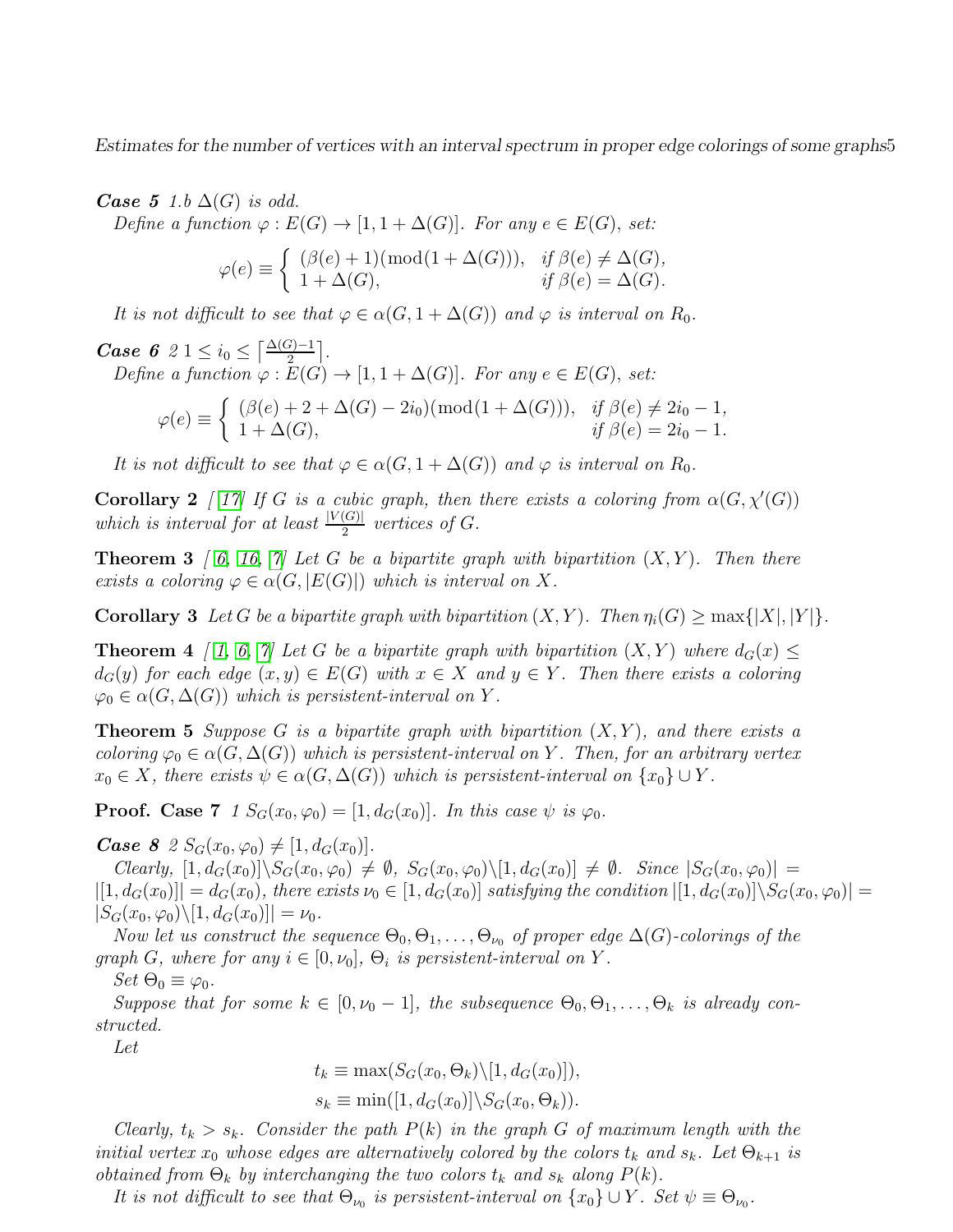**Corollary 4** Let G be a bipartite graph with bipartition  $(X, Y)$  where  $d_G(x) \leq d_G(y)$  for each edge  $(x, y) \in E(G)$  with  $x \in X$  and  $y \in Y$ . Let  $x_0$  be an arbitrary vertex of X. Then there exists a coloring  $\varphi_0 \in \alpha(G, \Delta(G))$  which is persistent-interval on  $\{x_0\} \cup Y$ .

<span id="page-5-0"></span>**Corollary 5** [ [17\]](#page-8-0) Let G be a bipartite graph with bipartition  $(X, Y)$  where  $d_G(x) \leq d_G(y)$ for each edge  $(x, y) \in E(G)$  with  $x \in X$  and  $y \in Y$ . Then  $\eta_{pi}(G) \geq 1 + |Y|$ .

**Remark 1** Notice that the complete bipartite graph  $K_{n+1,n}$  for an arbitrary positive in-teger n satisfies the conditions of Corollary [5.](#page-5-0) Is is not difficult to see that  $\eta_{pi}(K_{n+1,n}) =$  $1 + n$ . It means that the bound obtained in Corollary [5](#page-5-0) is sharp since in this case  $|Y| = n$ .

**Remark 2** Let G be a bipartite  $(k-1, k)$ -biregular graph with bipartition  $(X, Y)$ , where  $k \geq 3$ . Then the numbers  $\frac{|X|}{k}$ ,  $\frac{|Y|}{k-1}$  $\frac{|Y|}{|k-1}$ , and  $\frac{|V(G)|}{2k-1}$  are integer. It follows from the equalities  $gcd(k-1, k) = 1$  and  $|E(G)| = |X| \cdot (k-1) = |Y| \cdot k$ .

**Theorem 6** [ [17\]](#page-8-0) Let G be a bipartite  $(k-1, k)$ -biregular graph, where  $k \geq 4$ . Then

$$
\eta_i(G) \ge \frac{k-1}{2k-1} \cdot |V(G)| + \left\lceil \frac{k}{\left\lceil \frac{k}{2} \right\rceil \cdot (2k-1)} \cdot |V(G)| \right\rceil.
$$

**Proof.** Suppose that  $(X, Y)$  is a bipartition of G. Clearly,  $\chi'(G) = \Delta(G) = k$ . Suppose that  $\beta \in \alpha(G, k)$ . For any  $j \in [1, k]$ , define:

$$
V_{G,\beta,j} \equiv \{ x \in X/j \notin S_G(x,\beta) \}.
$$

For arbitrary integers  $j', j'',$  where  $1 \leq j' < j'' \leq k$ , we have

$$
V_{G,\beta,j'} \cap V_{G,\beta,j''} = \emptyset
$$

and

$$
\bigcup_{j=1}^k V_{G,\beta,j} = X.
$$

For any  $i \in [1, \lceil \frac{k}{2} \rceil]$  $\frac{k}{2}$ , let us define the subset  $V(G, \beta, i)$  of the set X as follows:

$$
V(G, \beta, i) \equiv \begin{cases} V_{G, \beta, 2i-1} \cup V_{G, \beta, 2i}, & \text{if } k \text{ is odd and } i \in [1, \frac{k-1}{2}] \\ \text{or } k \text{ is even and } i \in [1, \frac{k}{2}], \\ V_{G, \beta, k}, & \text{if } k \text{ is odd and } i = \frac{1+k}{2}. \end{cases}
$$

For arbitrary integers i', i'', where  $1 \leq i' < i'' \leq \left\lceil \frac{k}{2} \right\rceil$  $\frac{k}{2}$ , we have

$$
V(G, \beta, i') \cap V(G, \beta, i'') = \emptyset
$$

and

$$
\bigcup_{i=1}^{\left[\frac{k}{2}\right]} V(G,\beta,i) = X.
$$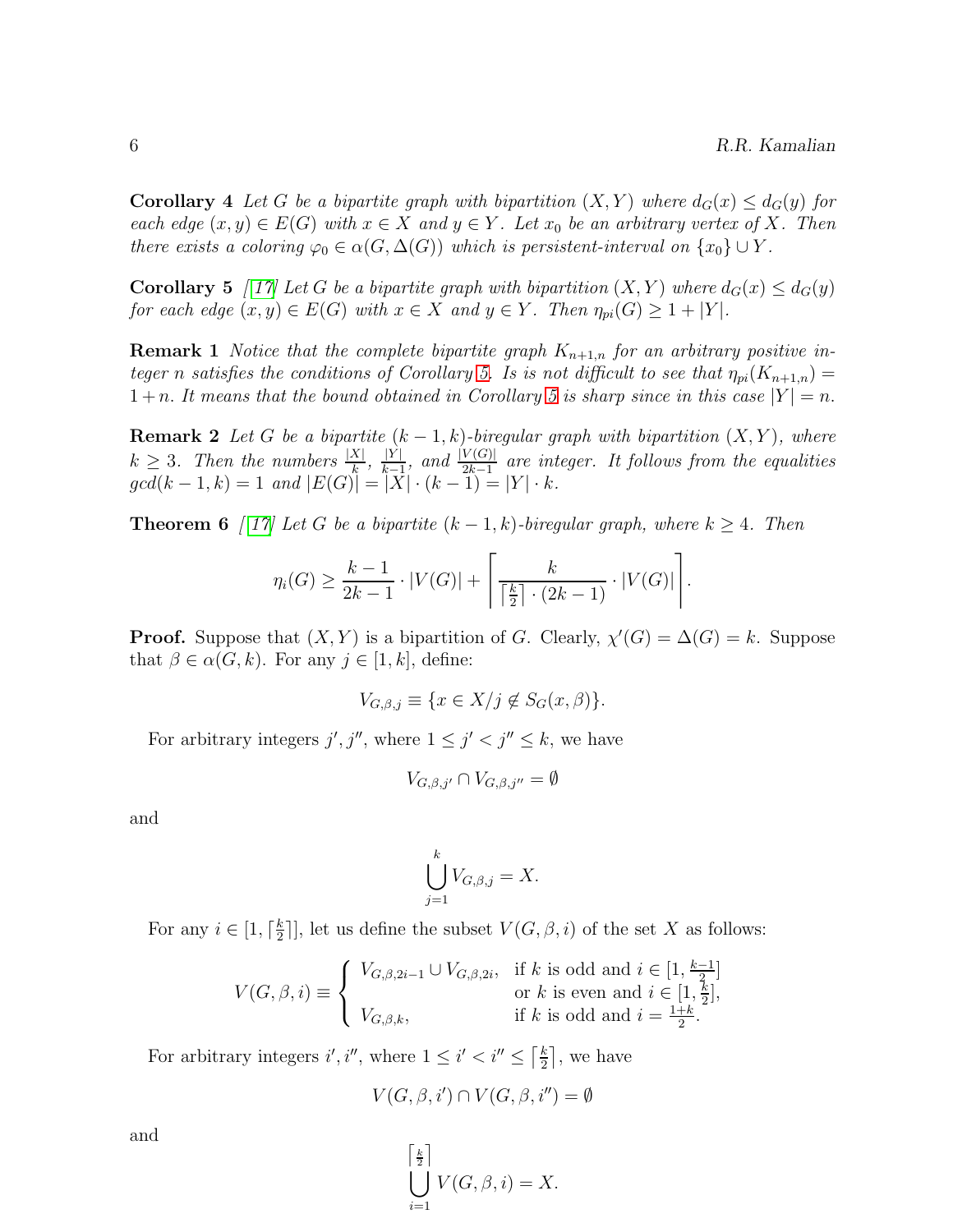Hence, there exists  $i_0 \in [1, \lceil \frac{k}{2} \rceil]$  $\frac{k}{2}$ ] for which

$$
|V(G, \beta, i_0)| \ge \left\lceil \frac{|X|}{\left\lceil \frac{k}{2} \right\rceil} \right\rceil.
$$

Set  $R_0 \equiv Y \cup V(G, \beta, i_0)$ . It is not difficult to verify that

$$
|R_0| \ge \frac{k-1}{2k-1} \cdot |V(G)| + \left\lceil \frac{k}{\left\lceil \frac{k}{2} \right\rceil \cdot (2k-1)} \cdot |V(G)| \right\rceil.
$$

Case 9 1  $i_0 = \left[\frac{k}{2}\right]$  $\frac{k}{2}$ .

Case 10 1.a k is odd. Clearly,  $\beta$  is interval on  $R_0$ .

**Case 11** 1.b  $k$  is even.

Define a function  $\varphi : E(G) \to [1, k]$ . For any  $e \in E(G)$ , set:

$$
\varphi(e) \equiv \begin{cases} (\beta(e) + 1)(\text{mod}k), & \text{if } \beta(e) \neq k - 1, \\ k, & \text{if } \beta(e) = k - 1. \end{cases}
$$

It is not difficult to see that  $\varphi \in \alpha(G, k)$  and  $\varphi$  is interval on  $R_0$ .

*Case 12 2*  $i_0 \in [1, \lceil \frac{k}{2} \rceil]$  $\frac{k}{2}$  |  $-1$  |. Define a function  $\varphi : E(G) \to [1, k]$ . For any  $e \in E(G)$ , set:

$$
\varphi(e) \equiv \begin{cases} (\beta(e) + 1 + k - 2i_0)(\text{mod } k), & \text{if } \beta(e) \neq 2i_0 - 1, \\ k, & \text{if } \beta(e) = 2i_0 - 1. \end{cases}
$$

It is not difficult to see that  $\varphi \in \alpha(G, k)$  and  $\varphi$  is interval on  $R_0$ .

**Corollary 6** [ [17\]](#page-8-0) Let G be a bipartite  $(k-1, k)$ -biregular graph, where k is even and  $k \geq 4$ . Then

$$
\eta_i(G) \ge \frac{k+1}{2k-1} \cdot |V(G)|.
$$

**Corollary 7** [ [17\]](#page-8-0) Let G be a bipartite  $(3, 4)$ -biregular graph. Then there exists a coloring from  $\alpha(G, 4)$  which is interval for at least  $\frac{5}{7}|V(G)|$  vertices of G.

**Remark 3** For an arbitrary bipartite graph G with  $\Delta(G) \leq 3$ , there exists an interval coloring of  $G \mid 12, 10, 11$  $G \mid 12, 10, 11$  $G \mid 12, 10, 11$  $G \mid 12, 10, 11$ . Consequently, if G is a bipartite  $(2, 3)$ -biregular graph, then  $\eta_i(G) = |V(G)|$ .

Remark 4 Some sufficient conditions for existence of an interval coloring of a (3, 4) biregular bipartite graph were obtained in  $\lbrack 2, 5, 20 \rbrack$  $\lbrack 2, 5, 20 \rbrack$  $\lbrack 2, 5, 20 \rbrack$  $\lbrack 2, 5, 20 \rbrack$ .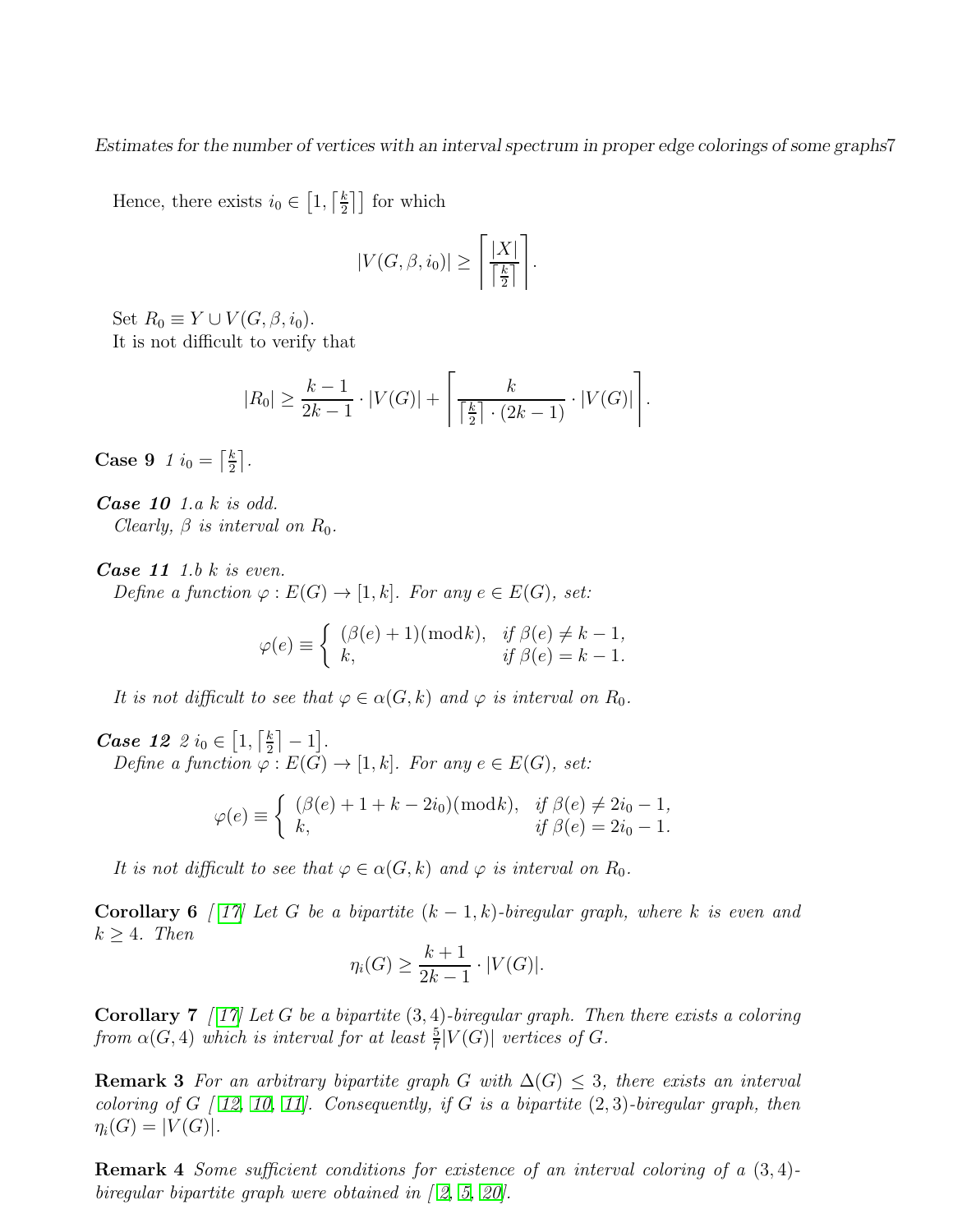**Theorem 7** [ [17\]](#page-8-0) Let G be a bipartite  $(k-1, k)$ -biregular graph, where  $k \geq 3$ . Then

$$
\eta_{pi}(G) \ge \frac{k}{2k-1} \cdot |V(G)|.
$$

**Proof.** Suppose that  $(X, Y)$  is a bipartition of G. Clearly,  $\chi'(G) = \Delta(G) = k$ . Suppose that  $\beta \in \alpha(G, k)$ .

For any  $j \in [1, k]$ , define:

$$
V_{G,\beta,j} \equiv \{ x \in X/j \notin S_G(x,\beta) \}.
$$

For arbitrary integers  $j', j''$ , where  $1 \leq j' < j'' \leq k$ , we have

$$
V_{G,\beta,j'} \cap V_{G,\beta,j''} = \emptyset
$$

and

$$
\bigcup_{j=1}^k V_{G,\beta,j} = X.
$$

Hence, there exists  $j_0 \in [1, k]$  for which

$$
|V_{G,\beta,j_0}| \ge \frac{|X|}{k}.
$$

Set  $R_0 \equiv Y \cup V_{G,\beta,j_0}$ . It is not difficult to verify that

$$
|R_0| \ge \frac{k}{2k-1} \cdot |V(G)|.
$$

**Case 13**  $1 j_0 = k$ .

Clearly,  $\beta$  is persistent-interval on  $R_0$ .

*Case*  $14 \; 2 \; j_0 \in [1, k-1].$ Define a function  $\varphi : E(G) \to [1, k]$ . For any  $e \in E(G)$ , set:

$$
\varphi(e) \equiv \begin{cases} \beta(e), & \text{if } \beta(e) \notin \{j_0, k\} \\ j_0, & \text{if } \beta(e) = k \\ k, & \text{if } \beta(e) = j_0. \end{cases}
$$

It is not difficult to see that  $\varphi \in \alpha(G, k)$  and  $\varphi$  is persistent-interval on  $R_0$ .

**Corollary 8** [17] Let G be a bipartite  $(3, 4)$ -biregular graph. Then there exists a coloring from  $\alpha(G, 4)$  which is persistent-interval for at least  $\frac{4}{7}|V(G)|$  vertices of G.

#### 3. Acknowledgment

The author thanks professors A.S. Asratian and P.A. Petrosyan for their attention to this work.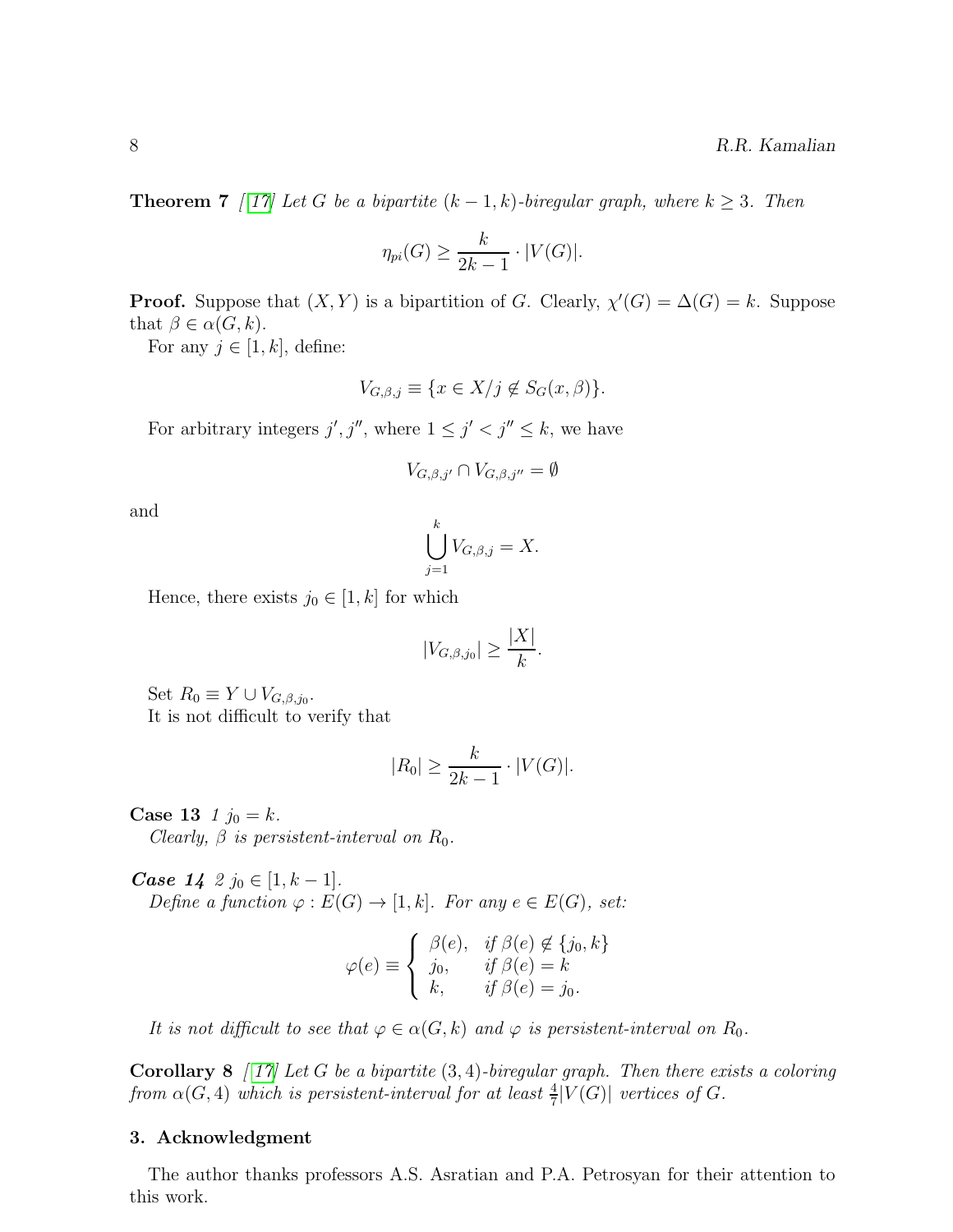## <span id="page-8-13"></span>REFERENCES

- <span id="page-8-17"></span>1. A.S. Asratian, Investigation of some mathematical model of Scheduling Theory, Doctoral dissertation, Moscow University, 1980 (in Russian).
- 2. A.S. Asratian, C.J. Casselgren, A sufficient condition for interval edge colorings of  $(4, 3)$ -biregular bipartite graphs, Research report LiTH-MAT-R-2006-07, Linköping University, 2006.
- <span id="page-8-7"></span>3. A.S. Asratian, C.J. Casselgren, Some results on interval edge colorings of  $(\alpha, \beta)$ biregular bipartite graphs, Research report LiTH-MAT-R-2006-09, Linköping University, 2006.
- <span id="page-8-18"></span><span id="page-8-9"></span>4. A.S. Asratian, C.J. Casselgren, On interval edge colorings of  $(\alpha, \beta)$ -biregular bipartite graphs, Discrete Math 307 (2007), pp. 1951–1956.
- 5. A.S. Asratian, C.J. Casselgren, J. Vandenbussche, D.B. West, Proper path-factors and interval edge-coloring of  $(3, 4)$ -biregular bigraphs, J. of Graph Theory 61 (2009), pp. 88–97.
- <span id="page-8-4"></span>6. A.S. Asratian, R.R. Kamalian, Interval colorings of edges of a multigraph, Appl. Math. 5 (1987), Yerevan State University, pp. 25–34 (in Russian).
- <span id="page-8-6"></span>7. A.S. Asratian, R.R. Kamalian, Investigation of interval edge-colorings of graphs, Journal of Combinatorial Theory. Series B 62 (1994), no.1, pp. 34–43.
- <span id="page-8-8"></span><span id="page-8-3"></span>8. Y. Caro, J. Schönheim, *Generalized* 1-factorization of trees, Discrete Math 33 (1981), pp. 319–321.
- 9. K. Giaro, The complexity of consecutive  $\Delta$ -coloring of bipartite graphs: 4 is easy, 5 is hard. Ars Combin. 47(1997), 287–298.
- <span id="page-8-15"></span>10. K. Giaro, Compact Task Scheduling on Dedicated Processors with no Waiting Periods , Ph.D. Thesis, Technical University of Gdańsk, ETI Faculty, Gdańsk (1999) (in Polish).
- <span id="page-8-16"></span>11. K. Giaro, M. Kubale, M. Malafiejski, *Compact scheduling in open shop with zero-one* time operations, INFOR 37 (1999), pp. 37–47.
- <span id="page-8-14"></span>12. H. Hansen, Scheduling with minimum waiting periods , Master Thesis, Odense University, Odense, Denmark, 1992 (in Danish).
- <span id="page-8-11"></span>13. D. Hanson, C.O.M. Loten, A lower bound for Interval colouring bi-regular bipartite *graphs*, Bulletin of the ICA 18  $(1996)$ , pp. 69–74.
- <span id="page-8-10"></span>14. D. Hanson, C.O.M. Loten, B. Toft, On interval colourings of bi-regular bipartite graphs, Ars Combin. 50 (1998), pp. 23–32.
- <span id="page-8-5"></span><span id="page-8-1"></span>15. I. Holyer, The NP-completeness of edge-coloring, SIAM J. Comput. 10 (1981), pp. 718–720.
- 16. R.R. Kamalian, Interval Edge Colorings of Graphs, Doctoral dissertation, the Institute of Mathematics of the Siberian Branch of the Academy of Sciences of USSR, Novosibirsk, 1990 (in Russian).
- <span id="page-8-0"></span>17. R.R. Kamalian, On a number of vertices with an interval spectrum in proper edge *colorings of some graphs.* Research report LiTH-MAT-R-2011/03-SE, Linköping University, 2011.
- <span id="page-8-12"></span><span id="page-8-2"></span>18. A.V. Kostochka, Unpublished manuscript, 1995.
- 19. D. Leven and Z. Galil, NP-completeness of finding the chromatic index of regular graphs, J. Algorithms 4 (1983), pp. 35–44.
- <span id="page-8-19"></span>20. A.V. Pyatkin, Interval coloring of (3, 4)-biregular bipartite graphs having large cubic